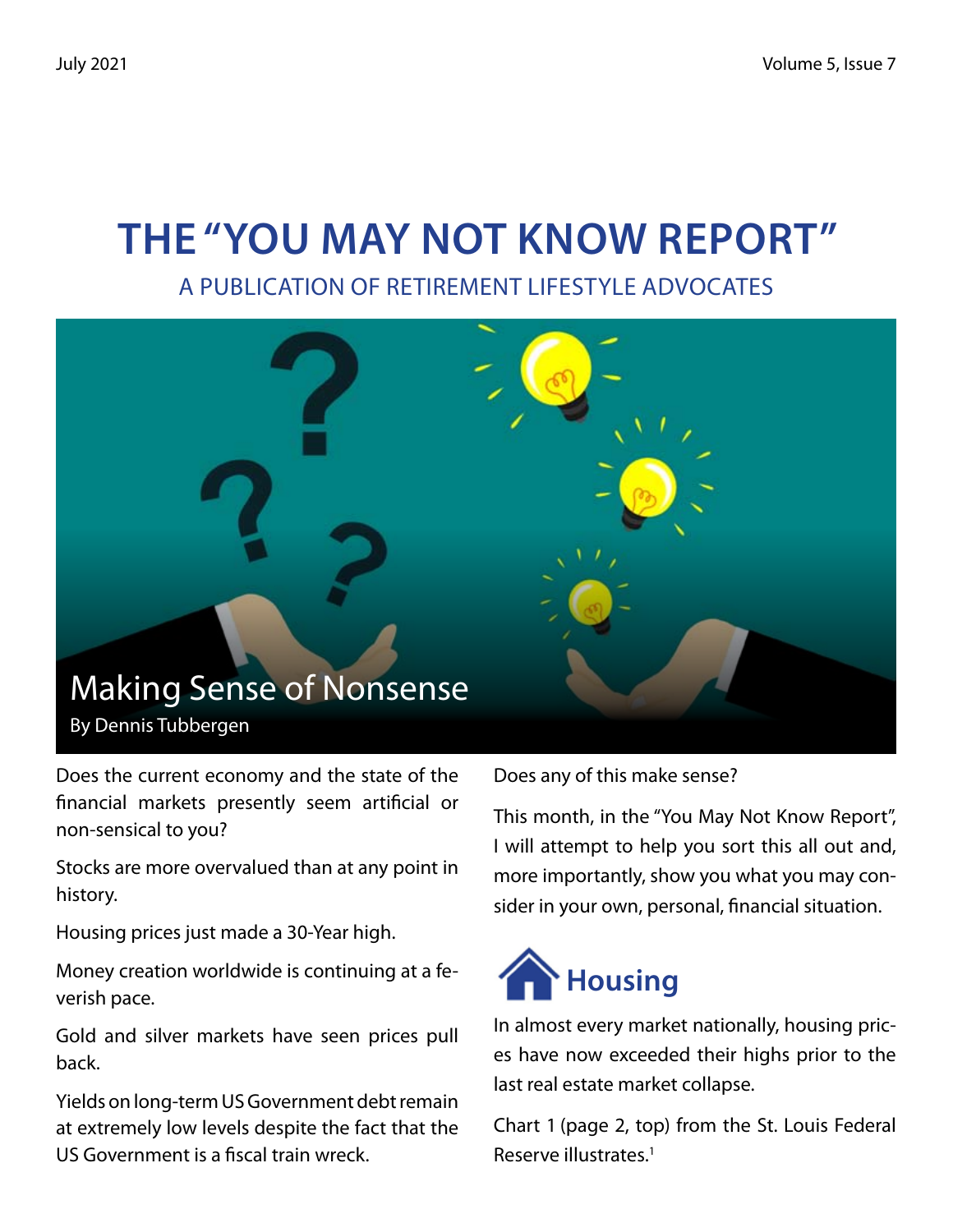### *Chart 1: St. Louis Federal Reserve*



A quick look at the chart has one concluding that US National Home prices are now more than 30% higher than they were at the prior peak in housing. In my view, there is emerging evidence that housing prices may now be experiencing a 'blow off top'. A blow off top is a technical term that describes a huge upward price move as prices peak and then reverse.

Notice how similar the price trajectories are from 2004 through 2006 and over the last two years.

A recent article<sup>2</sup> published by "The Street" noted that year-over-year, housing price increased more than 14% on average. This from the article (emphasis added):

*Get Report and other homebuilders rose Tuesday after the S&P CoreLogic Case-Shiller Index found that home prices rose more than 14% on annual basis in April, the highest reading in more than 30 years.*

*Phoenix, San Diego, and Seattle reported the highest year-over-year gains among the 20 cities in April,*

*Phoenix led the way with a 22.3% year-over-*

*year price increase, followed by San Diego with a 21.6% increase and Seattle with a 20.2% increase.*

*The 10-City Composite annual increase came in at 14.4%, up from 12.9% in the previous month. The 20-City Composite posted a 14.9% year-over-year gain, up from 13.4% in the previous month.*

*All 20 cities reported higher price increases in the year ending April compared with the year ending March.*

*"April's performance was truly extraordinary," Craig Lazzara, managing director and global head of index investment strategy at S&P DJI, said in a statement. "The 14.6% gain in the National Composite is literally the highest reading in more than 30 years of S&P Core-Logic Case-Shiller data."*

There may now be evidence that the housing market is beginning to slow, and prices may be getting ready to reverse. Mortgage applications are now at the lowest level seen in more than one year. This from Fox<sup>3</sup> (emphasis added):

#### *Mortgage applications fell last week to*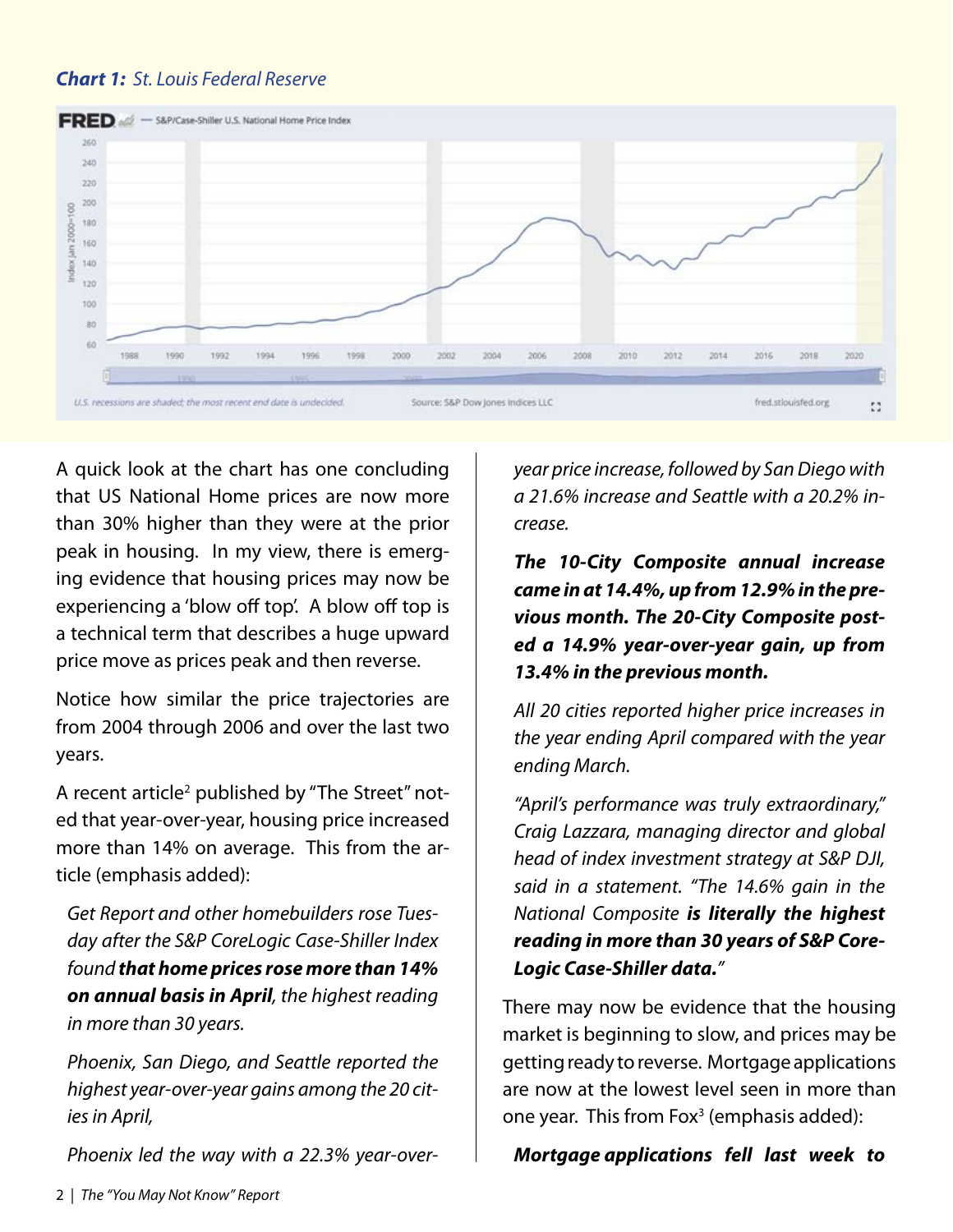*numbers not seen for well more than a year, with both purchases and refinances taking a hit.*

*The Mortgage Bankers Association, which tracks the data, attributed the declines to a compilation of factors, including rising inflation and buyers being priced out of the market.*

*"Mortgage application volume fell to the lowest level in almost a year and a half, with declines in both refinance and purchase applications," MBA Senior Vice President and Chief Economist Mike Fratantoni said in a statement. "Mortgage rates were volatile last week, as investors tried to gauge upcoming moves by the Federal Reserve amidst several divergent signals, including rising inflation, mixed job market data, strong consumer spending, and a supply-constrained housing market that has led to rapid home-growth."*

*"Purchase applications for conventional loans declined last week to the lowest level since last May," Fratantoni continued, adding, "The average loan size for total purchase applications increased, indicating that first-time*

### *homebuyers, who typically get smaller loans, are likely getting squeezed out of the market due to the lack of entry-level homes for sale."*

There is an old market adage that the best cure for low prices is low prices. The opposite is also true – the best cure for high prices is high prices.

In my view, as I have stated many times in the pages of this report, housing is in an extreme bubble. The eternal truth about bubbles is that they cannot exist without easy credit.

Easy credit or easy money is bubble fuel.

The Chart 2 (below) illustrates interest rates on both a 15-year and 30-year mortgage.4

Note from the chart that the interest rate on a 30-year mortgage dropped to just below 3% recently while during the prior housing bubble interest rates fell to about 5.5% at their lowest point.

Let's compare payments on a 30-year mortgage with a balance of \$300,000 with an interest rate of 5.5% versus an interest rate of 2.75%.

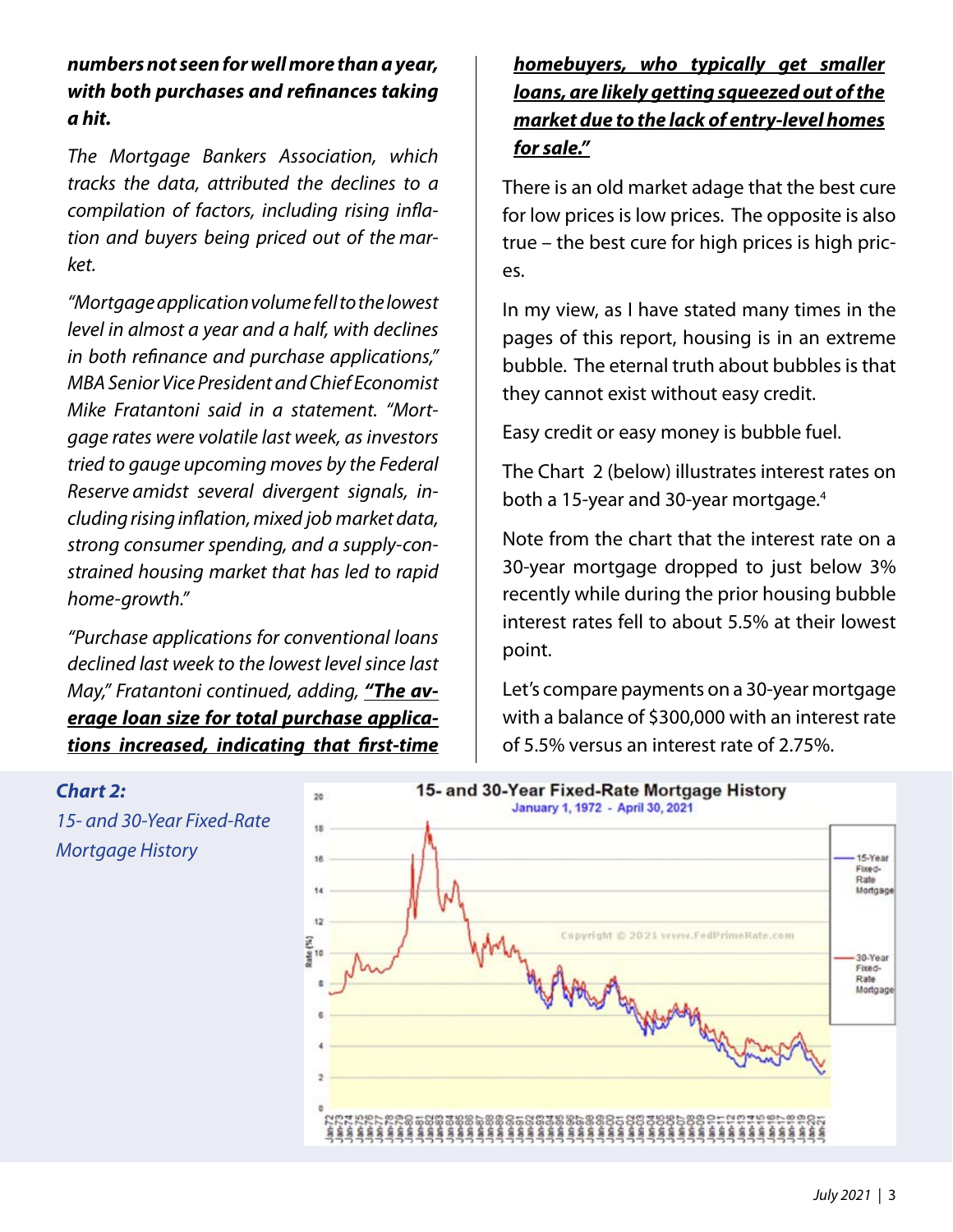With a 5.5% interest rate, the payments on a 30- Year mortgage are \$1703.37 each month. At 2.75%, the payments are \$1224.72 per month. That's a difference of \$478.65 each month.

Many lenders use the 28% rule to determine how much house a potential buyer can afford. The 28% rule simply states that a home buyer should not spend more than 28% of gross income on a mortgage payment.

Working the mortgage payment numbers in reverse, at a 2.75% interest rate, a borrower could qualify for a \$300,000 mortgage with annual gross income of slightly more than \$52,000. However, if interest rates are 5.5%, annual gross income of slightly more than \$73,000 is required to qualify for the same mortgage.

That's a meaningful difference in income. When mortgage interest rates are 5.5% rather than 2.75%, annual gross income needs to be 40% more to qualify for the mortgage.

This simple comparison demonstrates how many more borrowers could qualify for a mortgage with interest rates at much lower levels.

Interestingly, a huge housing bubble built and then burst with mortgage interest rates in 2004 and 2005 at nearly twice the level of recent mortgage interest rates.

It's a solid argument that the bubble is bigger this time.

# **MA** Stocks

I think the evidence is clear that stocks are also in a bubble and for many of the same reasons as housing.

Stock valuations as measured by one of the most widely used indicators, market capitalization to gross domestic product, concludes that stocks are more overvalued than at any time in history.

If you're not familiar with this indicator, sometimes referred to as the "Buffet Indicator" since Warren Buffet mentioned it as one of his favorite measures of stock valuations, it is simply the total value of all stocks divided by the economic output of the United States.

Chart 3 (page 5, top) from Advisor Perspectives illustrates the current level of this indicator as of June 2021.5

Notice from the chart that the current level of this indicator is approximately 209%. That means the total market capitalization of stocks is more than twice the current level of economic output.

To put these current valuation levels in perspective, prior to the tech stock bubble bursting in 2000, this indicator was at 159% meaning the total market value of stocks was about one and a half times economic output.

In other words, stocks are now about 30% MORE expensive than in calendar year 2000 prior to the stock market crash of 2000 to 2002!

It's valid to make the case that stocks are in a bigger bubble today than two decades ago.

It is for this reason, I favor hedged stock portfolios and looking at specific market sectors when investing.

As I noted when examining the housing market which I believe is in a debt fueled bubble, the bubble in stocks has been driven largely by easy money and easy credit.

Chart 4 (page 5, middle) shows the level of margin loans that exist. If you aren't familiar with margin loans, a margin loan is a loan that is taken from a lender using a securities portfolio, usually a stock portfolio, as collateral. The loan proceeds are then used to buy more stocks.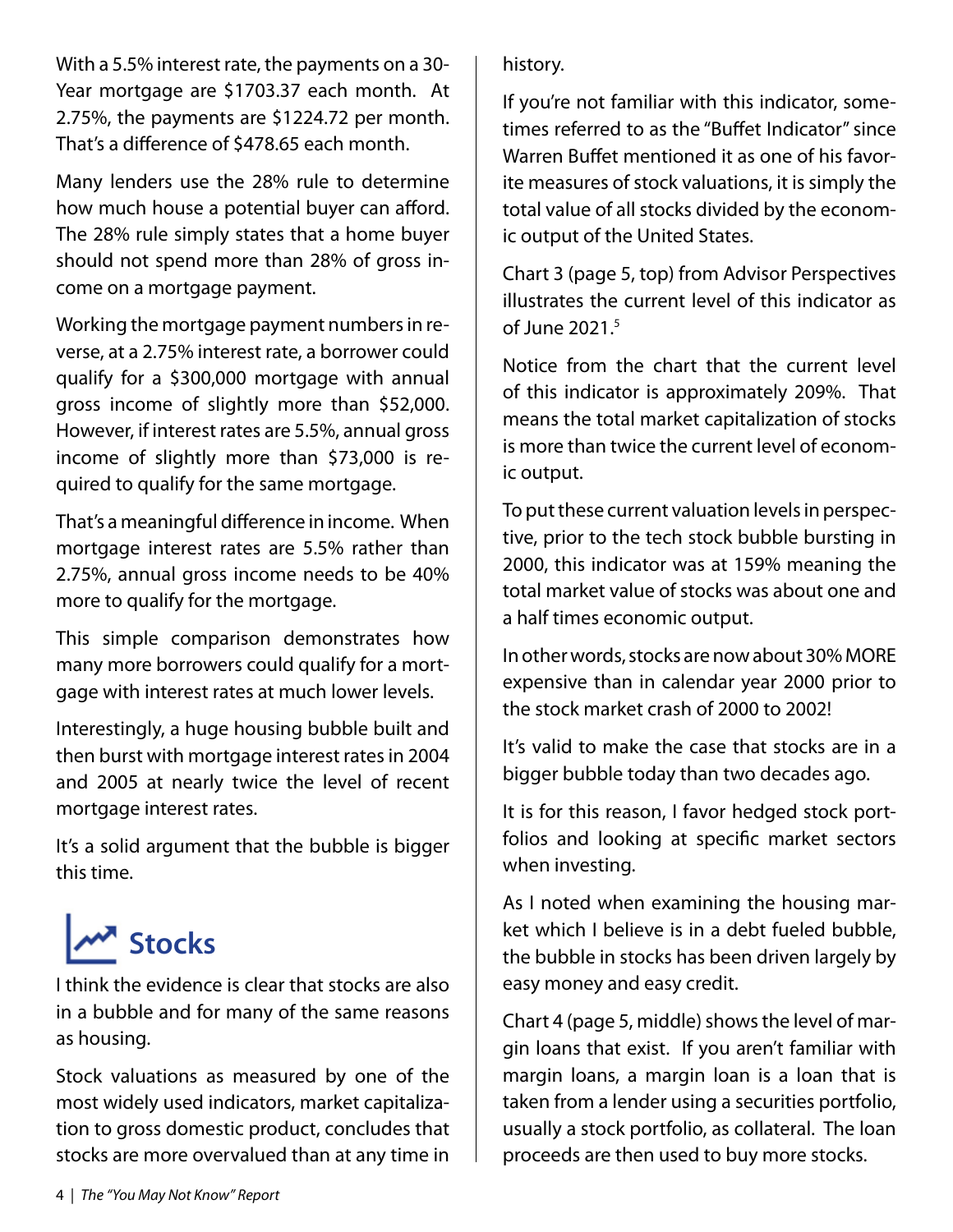Current margin loan rules allow a borrower to leverage 50% of the borrower's portfolio to buy more stock. This 50% rule can lead to more debt being created as a portfolio's value increases.

For example, an investor with a \$1 million portfolio can borrow \$500,000 to buy more stock.

Assuming the stock purchased with the loan appreciates in price, more money can be borrowed with the only requirement being that at least 50% equity is maintained in the account.

Assuming the account appreciates to \$2 million, the allowable level of a margin loan can be \$1 million. As the portfolio's value increases, more loans can be taken and more stocks purchased.

However, should the value of the portfolio decline, the borrower may need to sell securities to maintain the required 50% equity level. Large levels of margin debt can lead to dramatic declines as selling to maintain required account equity can exacerbate a market decline.

Note from the chart that levels of margin debt were at about \$500 billion in February of 2020. At the present time, margin debt levels are pushing \$900 billion. That's roughly an 80% increase in margin debt levels in less than 1 ½ years!

That's strong evidence that stocks are in a debt driven bubble.

#### *Chart 3: The Buffet Indicator*



### *Chart 4: Margin Loans on Securities*



#### *Chart 5: Shiller PE Ration*

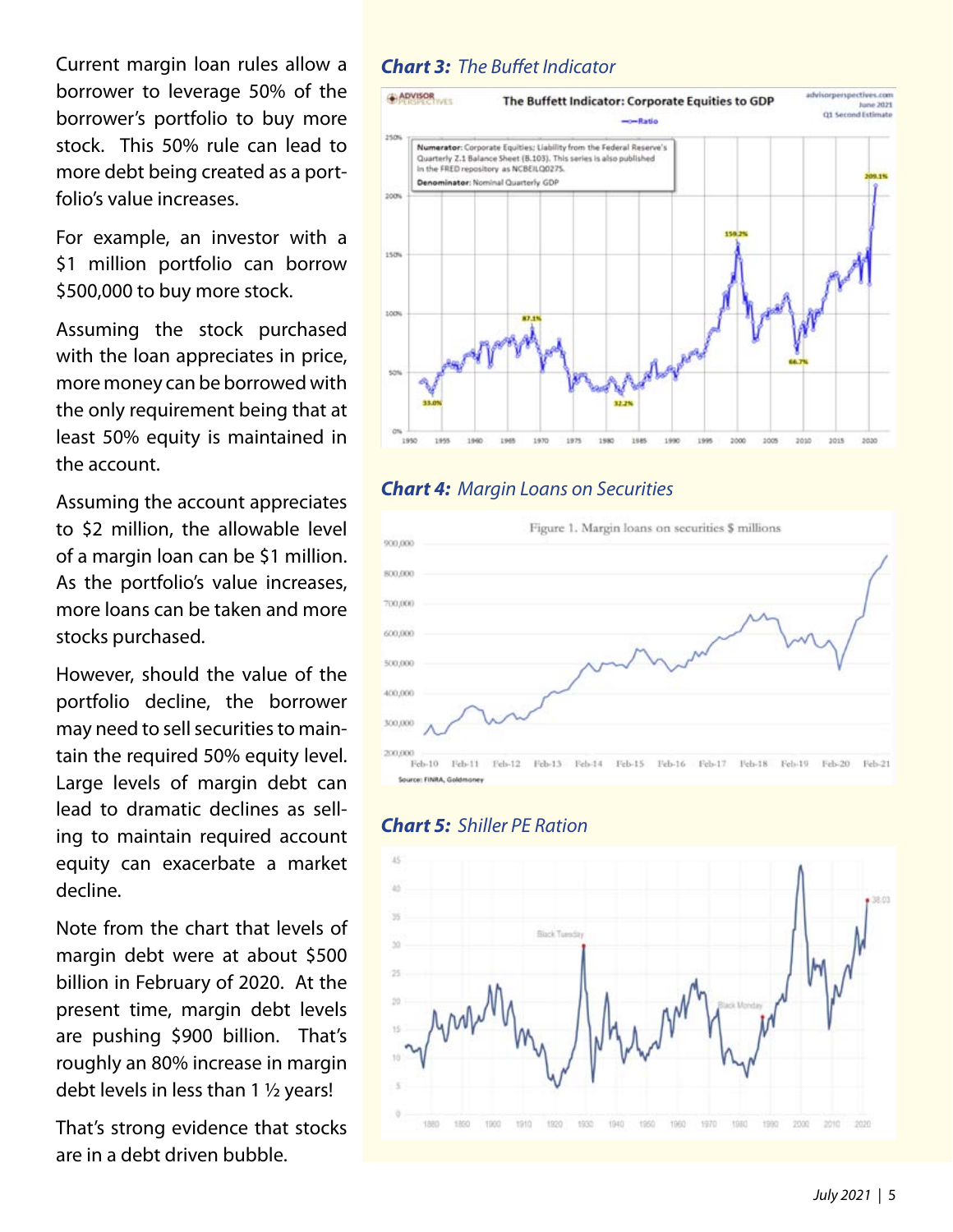When analyzing stock price to earnings ratios, one also concludes that stocks are tremendously overvalued here. Chart 5 (page 5, bottom) illustrates the current price to earnings ratio of the S&P 500. Observe that using this metric, stocks are more overvalued than prior to the market crash at the onset of the Great Depression.

## **IIII** U.S. Government Bonds

It's fairly obvious that this is an artificial market as well. Examining the history of the yield on a 30-Year US Treasury Bond and contrasting that interest rate history with US debt levels combined with underfunded liabilities, one sees a pattern that is non-sensical.

First, let's look at the yield on the 30-Year US Treasury Bond.

Chart 6 (below) illustrates that the yield on the 30-Year US Treasury Bond has fallen from more than 6% at the turn of the century to about 2% presently. That's a decline in yield or an increase in the value of bonds of around 65% to 70%.

During that same time frame, the official na-

tional debt of the United States has risen from approximately \$5.6 trillion at the end of fiscal year 2000<sup>6</sup> to about \$28.5 trillion at the present time.

To make this a reasonable comparison, one needs to look at debt in the context of income. As noted above, lenders are concerned with the percentage of income a debt payment will consume rather than the actual amount of the debt payment.

Chart 7 (page 7, bottom) shows the debt of the United States as a percentage of economic output or Gross Domestic Product.

As one can see on the chart, in calendar year 2000, the national debt was about 50% of gross domestic product. Today it is at an all-time, record high of 135%.

The average ratio of debt to gross domestic product in US history going back to 1790 is 35%. In calendar year 2000, the debt to GDP level was about 40% over the historic average. Today, the debt to GDP level is more than 285% higher than that historic average!

Yet, during that same time frame, bonds have



#### *Chart 6: 30-Year US Treasury Bond Yield*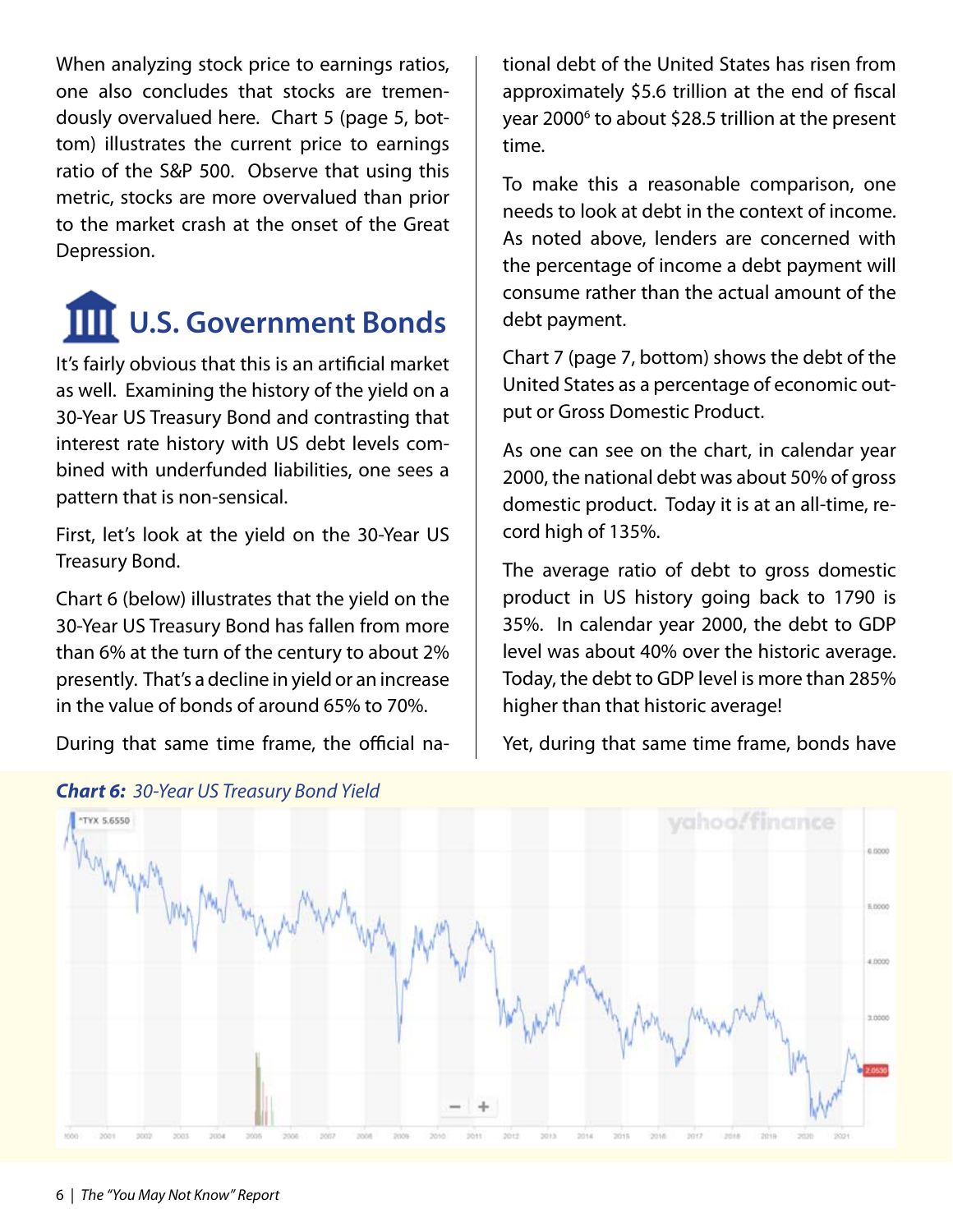rallied and interest rates have fallen. In a normal situation, one would conclude that declining interest rates would indicate a better credit risk. In other words, the more credit worthy the borrower, the less investment risk that exists. That means a lender may be willing to loan at a low interest rate.

A quick look at the numbers indicates that is definitely not the case with the US Government. To use traditional lending terms, the debt-toincome ratio of the US Government has risen from 50% to 285% as interest rates have literally plummeted.

Non-sensical isn't it?

So, the next obvious question is, why has this occurred?

One major contributing factor is that the Federal Reserve, the central bank of the United States, controlled by private banking interests, has been buying \$80 billion per month of US Treasuries. If you're a new reader of the "You May Not Know Report", it's important for you to understand the that the Fed simply creates the money to make these bond purchases.

This artificially created demand by the Fed has, in my view, kept interest rates artificially low. This excerpt from an article<sup>7</sup> published by "The Wall Street Journal" explains (emphasis added):

*The Fed has been buying \$80 billion in Treasury bonds and \$40 billion in mortgage bonds each month since last year and it isn't clear when that will stop. The central bank used the purchases to calm unsettled financial markets at the start of the pandemic. The purchases have, however, reverted to what they were during the financial crisis: a stimulus tool to complement the Fed's near-zero interest rate stance.*

*The Fed's asset buying is aimed at lowering long-term bond yields from where they otherwise would have been, which in turn makes overall financial conditions more supportive of growth. The challenge for Fed policy makers and others is a lack of clear understanding in what a given level of buying does to asset levels.*

Chicago Fed leader Charles Evans said Wednesday that asset buying works in several different ways. But he said one of the key benefits is that

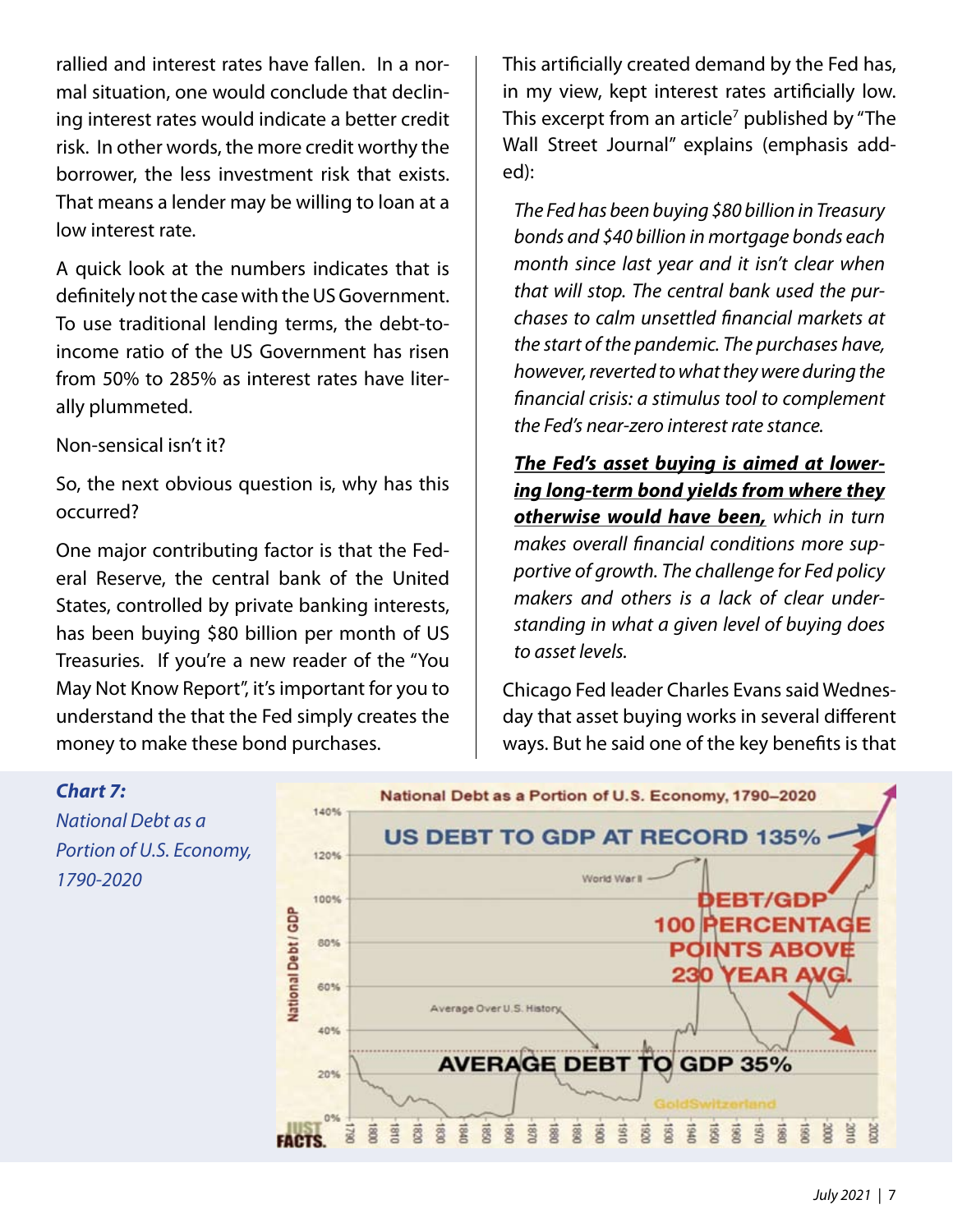it signals how committed the Fed is to helping the economy recover.

*"By continuing to do asset purchases, we're demonstrating we're in it to win, we're going to keep going, and we're, by golly, going to be achieving our, in this case, 2% on average inflation objective," Mr. Evans said.*

It should be noted that this article was published in early May of this year. Since that time, it's become more apparent that the Fed has exceeded the 2% annual inflation target mentioned in the article by Mr. Evans.

The obvious question is, if the Fed stops or slows it's purchases of US Treasuries, who picks up the slack given that government spending at the Federal level is now literally off the charts?

The answer is not clear. At this time, without the Fed, there are probably not enough eager buyers of US Treasuries to cover the government's deficit. It is for this reason that I believe the Fed's "taper talk" is just talk for the time being.

## **Precious Metals**

Over the long term, precious metals have been the beneficiary of money creation. In this month's issue, we have used the time frame of 2000 to the present for reference. Not surprisingly, when looking at the performance of precious metals, the nonsense begins to make more sense.

In calendar year 2000, gold was selling for about \$250 per ounce. Today, as this issue goes to print, an ounce of gold sells for about \$1800 per ounce. That's an increase of more than 700%!

In calendar year 2000, an ounce of silver sold for a bit more than \$4.50. Today, as I write this the spot price of an ounce of silver is about \$26.50, an increase of almost 600%!

As the money creation continues as I believe it will, I expect that precious metals will be the beneficiary.

Depending on your own, personal financial situation, you could own up to 20% of your portfolio in precious metals. A brief word of warning though, buy the right form of metals and buy physical metals.

Over the past year, there has been a growing disparity between the spot price of gold and silver and the price one actually pays for the physical metal. Rick Harrison, of the hit reality television show "Pawn Stars" was recently interviewed and discussed this price disparity.<sup>8</sup> (Link to the interview in the Sources section below) (emphasis added):

*Supply disruptions that began during the outbreak of COVID still linger and continue to cause shortages of physical silver deliveries, driving premiums up, according to Rick Harrison, owner of the Gold & Silver Pawn Shop as featured in the hit reality TV show "Pawn Stars". "It's very hard to keep any bullion in stock and the bullion I do have I'm selling them for \$4, \$5 over spot when it comes to silver. It's very difficult to get. Physical silver is a very hard thing to find right now. I know a lot of people in this business…physical delivery is very hard right now," Harrison told Michelle Makori, editor-in-chief of Kitco News.*

The reality is the paper price of gold and silver can be somewhat controlled. A recent article<sup>9</sup> by Craig Hemke explains using three days in May as an example. Here is an excerpt:

*Here is your most recent example of this triedand-true, Bank price manipulation technique.*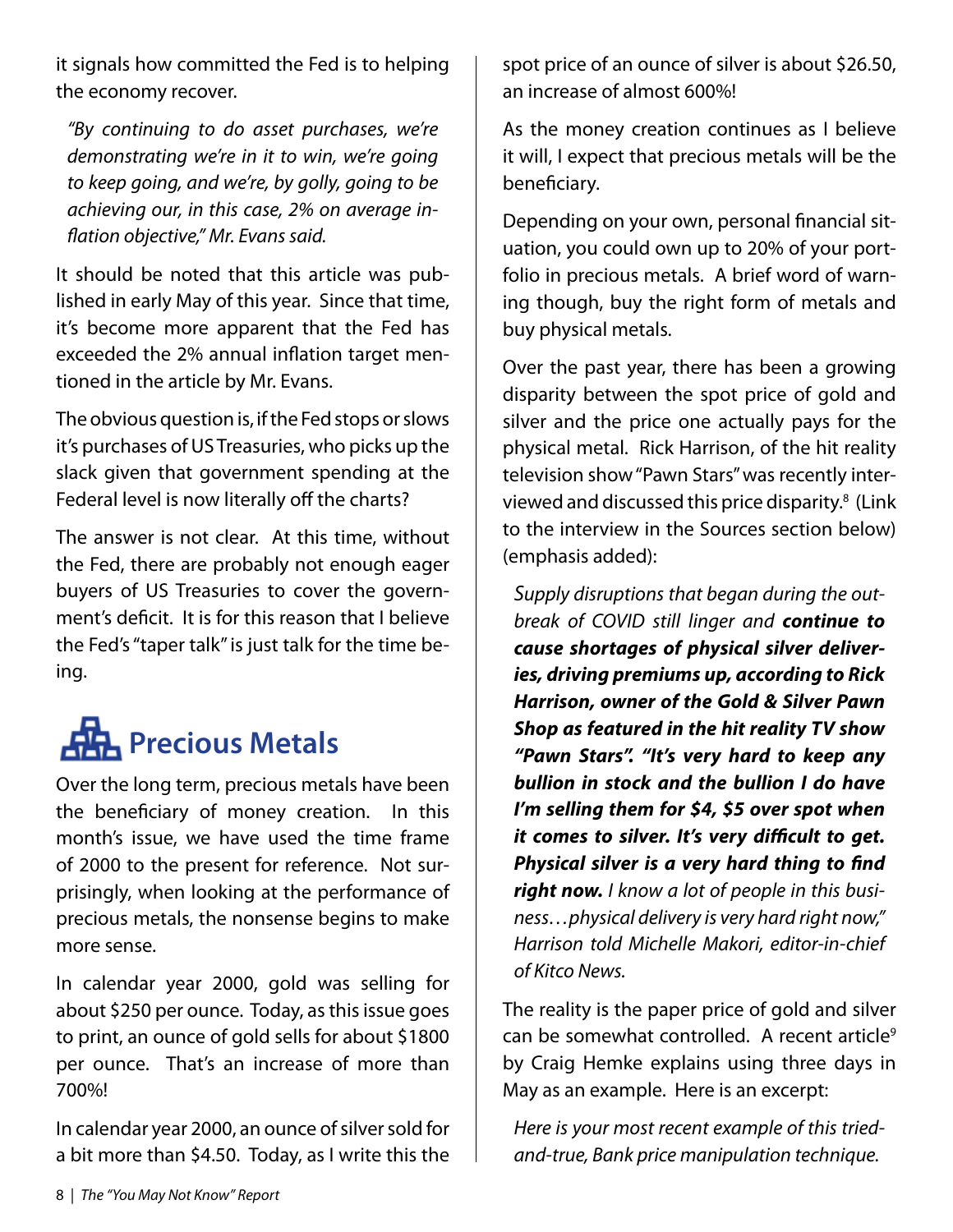*Over the last three days—Thursday, May 6; Friday, May 7; Monday, May 10—some of the most fundamentally bullish news of the year hit the COMEX gold market. Inflation is soaring. Real interest rates are plunging. Wages are increasing and stagflation is pending. All of this combined to surge Speculator interest in COMEX gold. Hedge funds, institutions, and traders all sought COMEX gold price exposure, and price rose \$55 over those three days.*

*But that doesn't tell the whole story.*

*Over those same three days, the marketmaking Banks created and added a total of 45,858 new COMEX gold contracts. The deep-pocketed Banks took the short side of these contracts and sold them to the aforementioned Speculators, who took the long side of the trade.*

*So let's first stop here and ponder just how far price might have risen without these additional contracts diluting the available supply. Yes, a \$55 rally is nice, but how far might price have risen if sellers of existing contracts were needed to be found in order to meet the Spec demand? \$105? \$155? It's impossible to say.*

*But next let's think about the scam and fraud of all this. The Banks created "gold" from nothing and sold it to Speculators who bought this "gold" by only putting 15% down (margin). No physical gold ever changed hands, and no physical gold entered the COMEX warehouses as collateral for the new shorts. Instead it's just one side making a bet against the other, and one side has monopolistic control of the "market" and the too-big-to-fail deep pockets needed to guard against margin calls.*

*The result is what we've seen literally hundreds of times before. Price spikes. The Banks control the rally through new contract issuance, and total open interest rises. Price is capped. Buy-* *ing exhaustion follows. Banks initiate a price raid. Price plunges as jittery Specs begin to liquidate. Banks use Spec selling to buy back and cover the shorts they had created on the run up, and total open interest declines.*

## **Making Sense of Nonsense**

I will conclude this month where I began. While there are many other markets that could be analyzed, space prohibits such an exercise. So I'll summarize and offer some thoughts for you to consider moving ahead.

Given the large level of money creation by the Fed and the wide availability of easy, cheap credit, I believe we now find ourselves in an 'everything bubble' with no good way out.

An economic soft landing is, in my view, impossible.

There are two possible economic outcomes here in my opinion.

One, since current debt levels are simply monstrous, should the Fed begin to taper, or slow the rate of money creation while raising interest rates, the everything bubble bursts. Asset prices reset. As noted in this issue, stocks and real estate seem poised for such an outcome.

Interestingly, if interest rates are increased to get inflation under control, bond prices decline.

Two, the Fed continues with the increasingly hard to believe narrative that inflation is transitory and maintains its easy money policies. This outcome likely sees intensifying inflation that stops when the political pressure is sufficient enough to force the Fed to reverse course. This political pressure is already building as many Americans are now finding it to be increasingly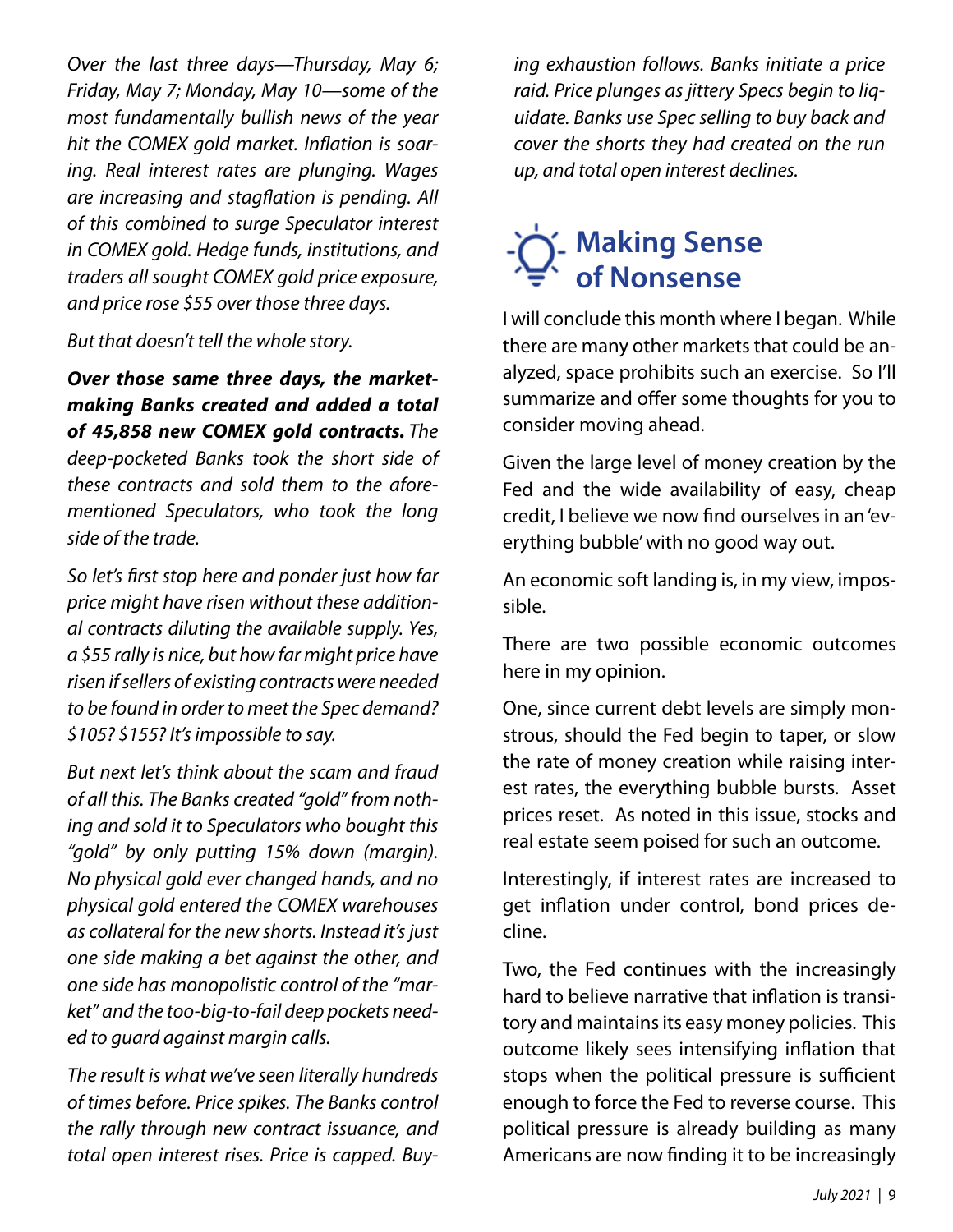difficult to put food on the table and maintain shelter. Continued easy money policies and higher price inflation will see increasing numbers of Americans dealing with the difficulty of meeting their basic living expenses.

Once this political pressure reaches a boiling point, the Fed may reverse easy money policies at which point the reset described above will follow.

The other, less likely outcome is that the Fed continues to ignore inflation and there is a currency crisis. This triggers the reset as well.

In my view, the evidence is clear. The everything bubble will have to burst.

The 'how' the everything bubble bursts is de-

pendent on Fed policy.

If you're a client of our company or a long-term reader of the "You May Not Know Report", you know that we have long advocated the "Revenue Sourcing" approach to managing assets as described in the book by the same name.

This approach has you dividing your assets into two 'buckets'.

One bucket has you investing in assets that are stable and won't be affected when the everything bubble bursts. The other bucket is allocated to be used as an inflation hedge and for other contingencies.

If you'd like to discuss this approach further, feel free to give our office a call at 1-866-921-3613.



### **Time Deposit Rates**

At the time of publication, these rates were valid:

| 1-Year | 1.00%    |
|--------|----------|
| 2-Year | $1.75\%$ |
| 5-Year | $2.85\%$ |

Call the office for details at 1-866-921-3613.

TOTT



TIMEX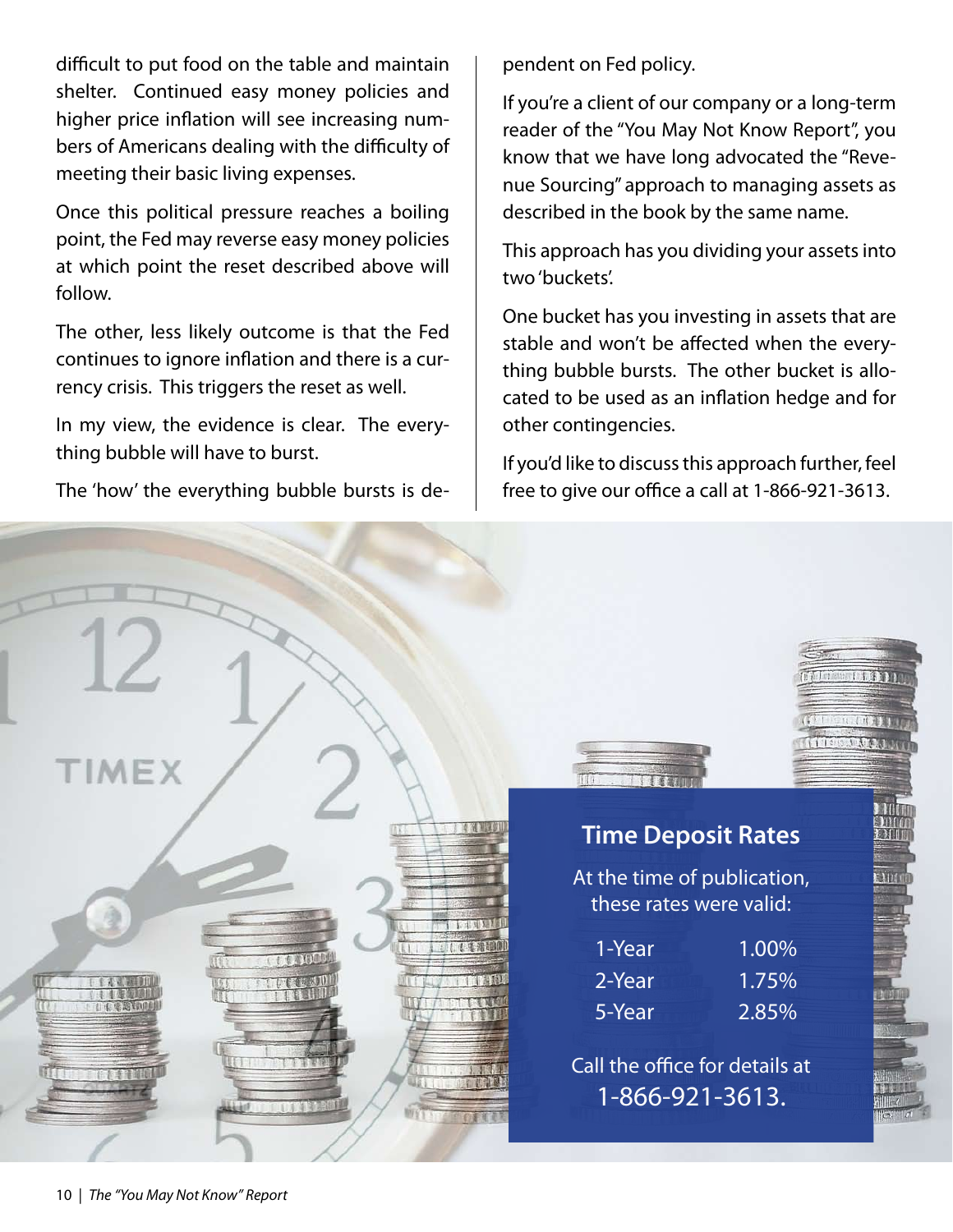## **FREE – Essential Reports Group**

If you have not yet adopted the two-bucket approach to managing retirement assets, we'd like to invite you to discover more. You can order our Essential Reports group provided at no cost and no further, future obligation.

Your Essential Reports Group may show you:

- The best way to maximize your Social Security benefits even if you are already collecting Social Security
- How to reduce taxes on your IRA, 401(k) or other retirement account. As we discussed in this issue, as tax policy may dramatically change in the near future and become less favorable, taking steps now

to understand how to possibly minimize taxes has never been more important.

What your current fee level is in your •portfolio and what your historical drawdown risk might be. Understanding this information may help you avoid participating in the next market crash.

To prepare these reports for you, we need only get some generic, non-personal information from you. We never ask for personal information, nor should you ever share that information with anyone. To request your reports, visit www.MyEssentialReports.com.